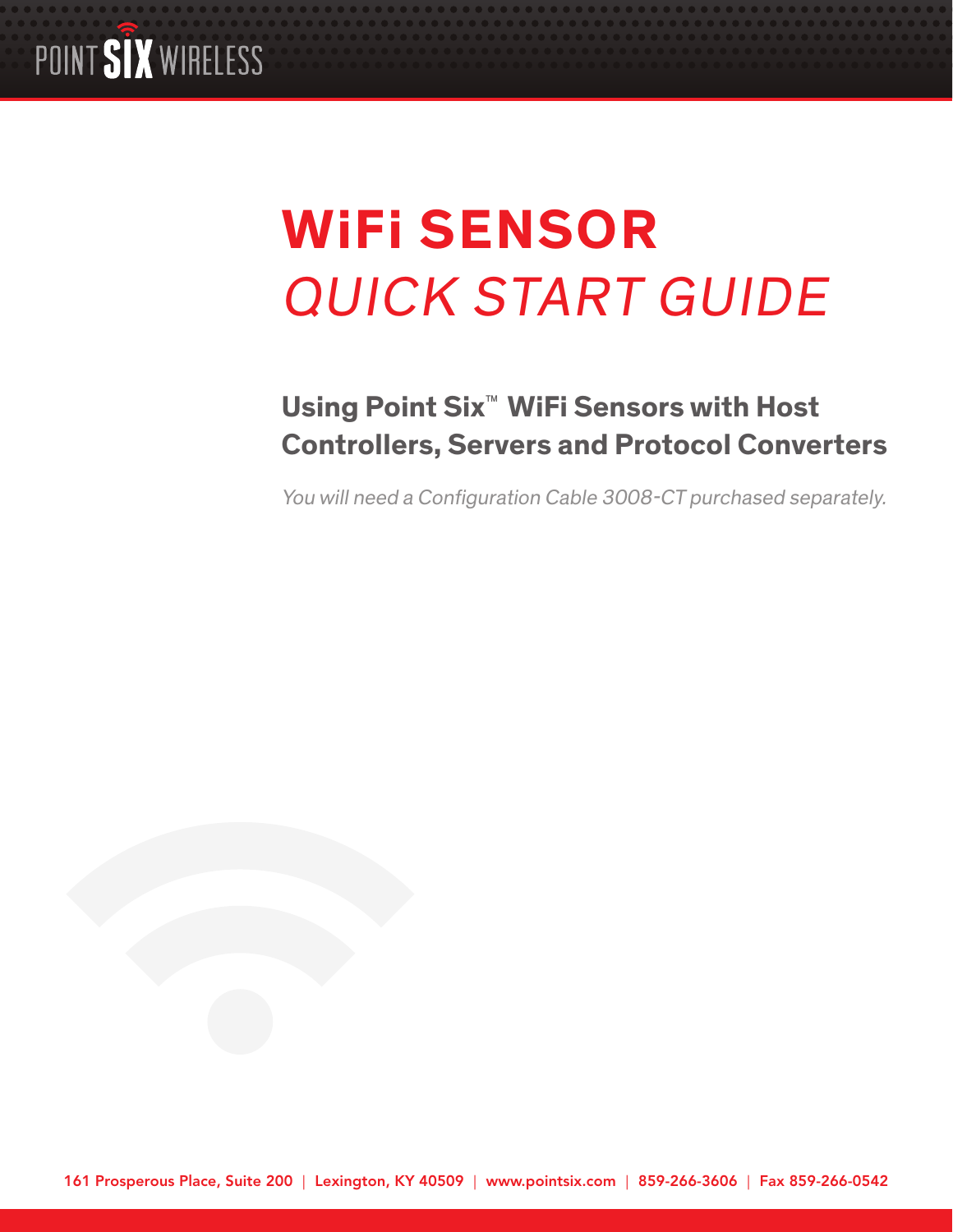# **STEP 1 – DOWNLOAD SOFTWARE**

- • Download WiFi Sensor Utility from: *http://pointsix.com/EXE/WifiSensorUtilitySetup.exe*
- • Start Program



# **STEP 2 – CONNECT USB CABLE TO COMPUTER**

**\*\*Important: WiFi Sensor Utility download from Step 1 must be complete prior to connecting USB cable.** 



#### **STEP 3 – OPEN SENSOR**







VM Series **Sealed Series** Sealed Series **Sealed Series** Wallmount Series

# **STEP 5 – CONNECT USB CABLE TO WiFi SENSOR**

**STEP 4 – TURN SENSOR ON -** see illustrations in step 5







VM Series **Sealed Series** Sealed Series **Sealed Series** Wallmount Series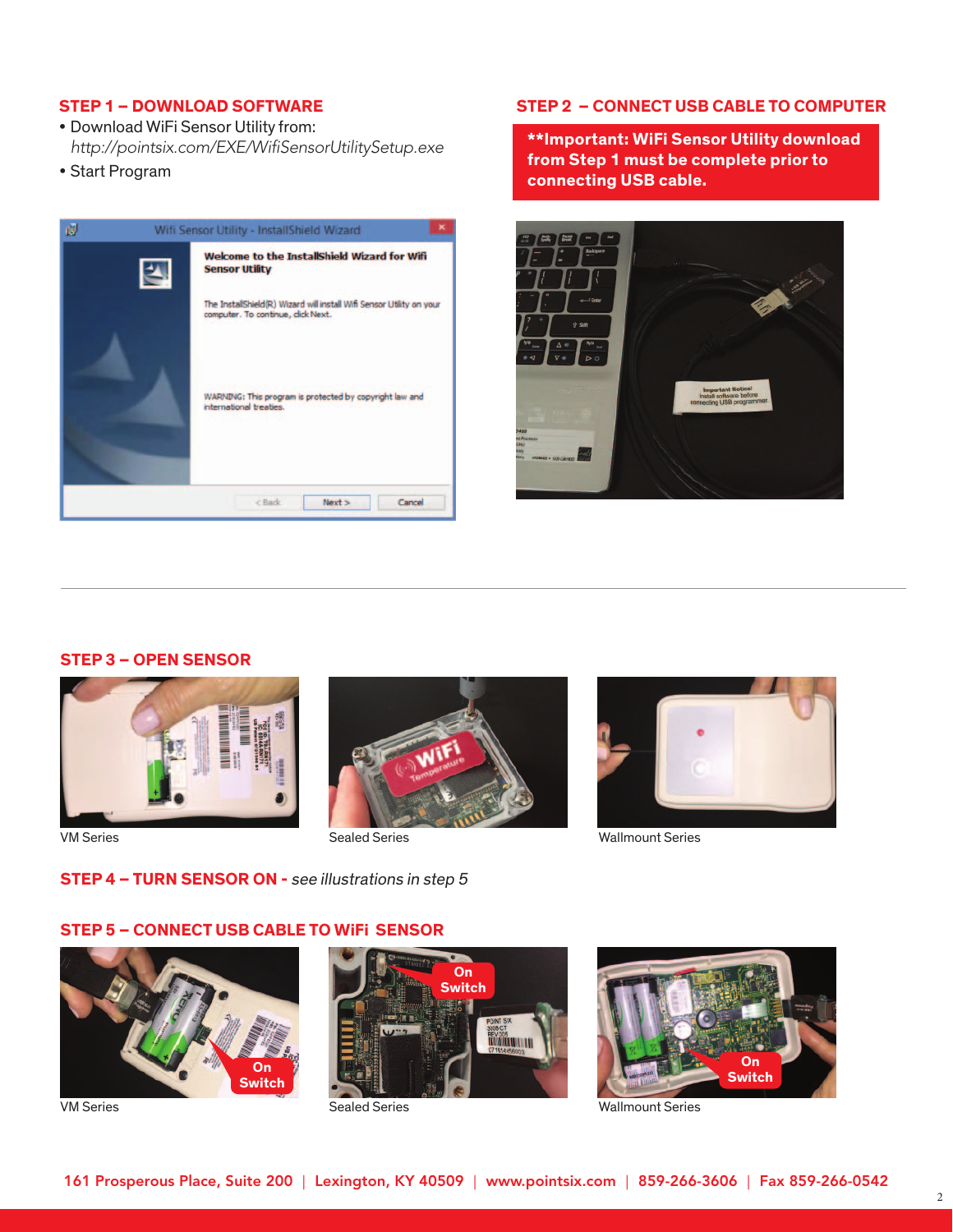#### **STEP 6 – Click "Retrieve" to identify sensor type**

| Setup   Status   Tools   Info<br><b>Saved Settings:</b>       |                              | o<br>회               | Temperature |                 |
|---------------------------------------------------------------|------------------------------|----------------------|-------------|-----------------|
| Network Sensor   Alarm   ID Info  <br><b>Network Settings</b> |                              |                      | Update      |                 |
| P Address Dynamically Assigned                                |                              | More                 |             | <b>Click on</b> |
| Static IP:                                                    |                              |                      | Retrieve    | <b>Retrieve</b> |
| Subnet Mask:                                                  |                              |                      |             |                 |
| Gateway:                                                      |                              |                      |             |                 |
| DNS:                                                          |                              | (optional)           |             |                 |
| <b>WLAN</b>                                                   |                              |                      |             |                 |
| SSID:                                                         | <b>HOME-872E</b>             | <b>Find Networks</b> |             |                 |
| <b>Channel:</b>                                               | $(1 - 11)$<br>Auto Find<br>٠ | Channels             |             |                 |
| Authentication Type:                                          | WPA2-PSK<br>٠                |                      |             |                 |
| <br>Phrase:                                                   |                              |                      |             |                 |
| <b>Destination</b>                                            |                              |                      |             |                 |
| IP or Hostname:                                               | pointview.pointsix.com       | <b>Discover</b>      |             |                 |
| Port                                                          | 6767                         |                      |             |                 |

# **STEP 7 – CONNECT TO YOUR WiFi NETWORK**

# **Automatically Find Networks**

- • Select "Find Networks"
- • A list of available WiFi Networks will appear
- • Select your network from the list
- If required, enter your passphrase
- Enter Destination IP (Hostname)
- • Click "update"

or

### **Manually Enter Network Information**

- Enter the parameters for SSID, Radio Channel, Authentication Type and Passphrase
- Enter Destination IP (Hostname)
- • Click "update"

| Setup   Status   Tools  <br>Info |                                                     | <b>Click on</b>                                   |          |
|----------------------------------|-----------------------------------------------------|---------------------------------------------------|----------|
| <b>Saved Settings:</b>           |                                                     | <b>Update</b><br>$\blacksquare$<br>$\blacksquare$ |          |
| Network Sensor Alarm   ID Info   |                                                     |                                                   |          |
| <b>Network Settings</b>          |                                                     |                                                   | Update   |
| P Address Dynamically Assigned   |                                                     | More                                              |          |
| Static IP                        |                                                     |                                                   | Retrieve |
| Subnet Mask:                     |                                                     | <b>Select</b>                                     |          |
| Gateway:                         |                                                     | <b>Find Networks</b>                              |          |
| DNS:                             |                                                     |                                                   |          |
| <b>WLAN</b>                      |                                                     |                                                   |          |
| SSID:                            | <b>HOME-872E</b>                                    | <b>Find Networks</b>                              |          |
| Channel:                         | $(1 - 11)$<br>Auto Find<br>$\overline{\phantom{a}}$ | Channels                                          |          |
| Authentication Type:             | WPA2-PSK<br>٠                                       |                                                   |          |
| ---------------<br>Phrase:       |                                                     |                                                   |          |
|                                  |                                                     |                                                   |          |

3